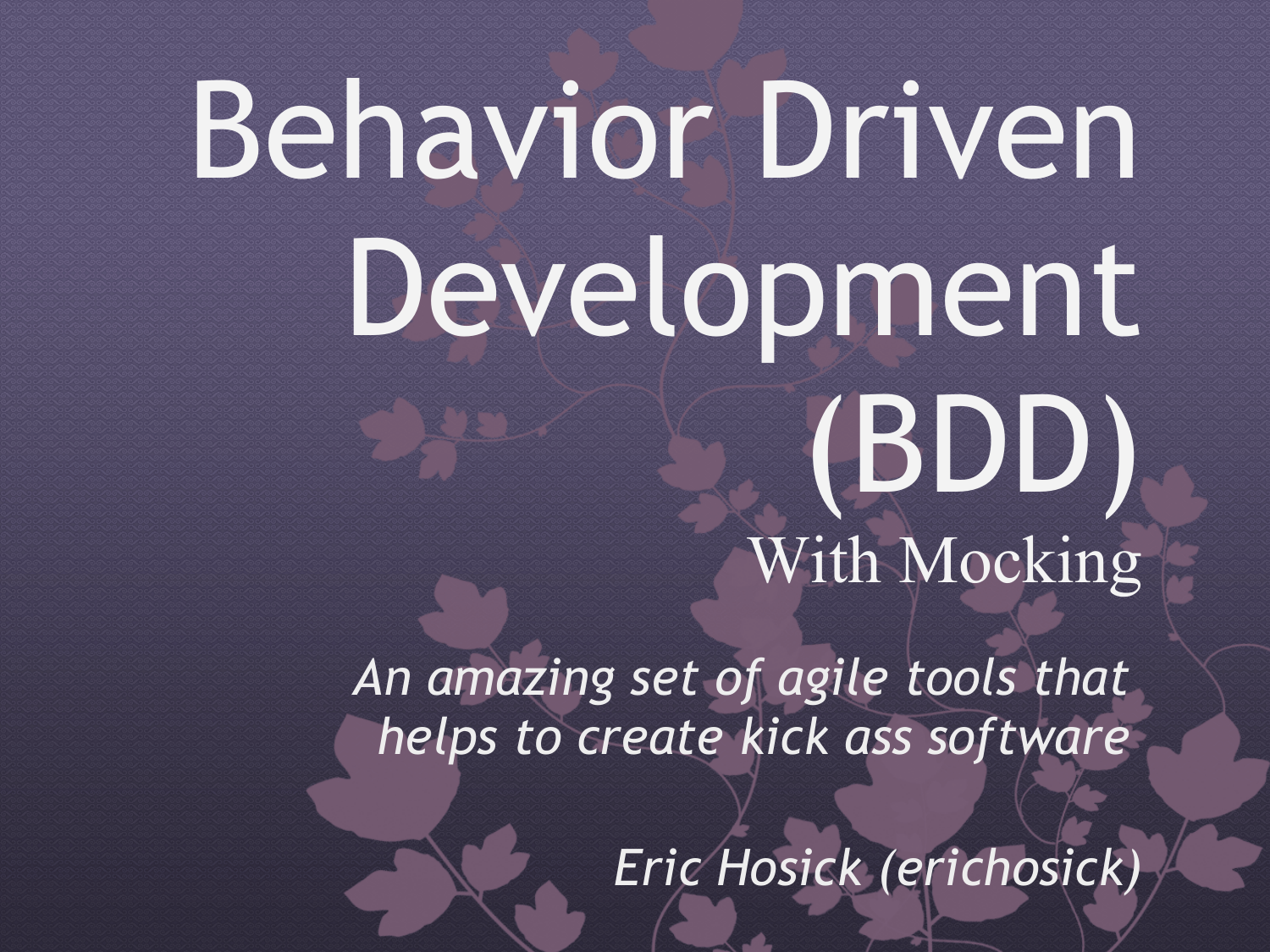## Remeber

*● Throughout this lecture, please remember:*

*Agile doesn't fix problems in your company. It simply brings them to light quicker. As such: Don't be Quick to Blame Agile*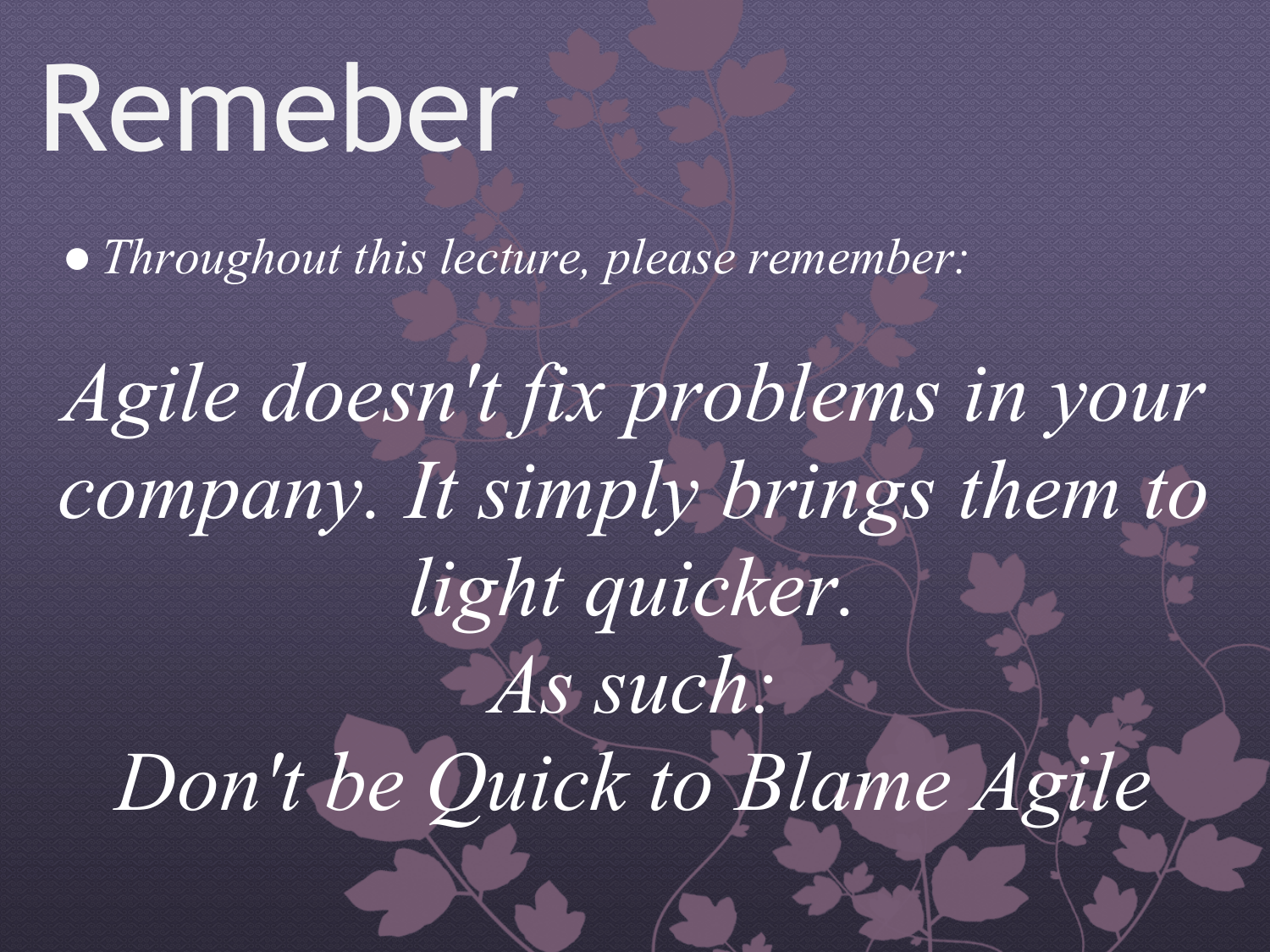#### Software Without Requirements???

**1999**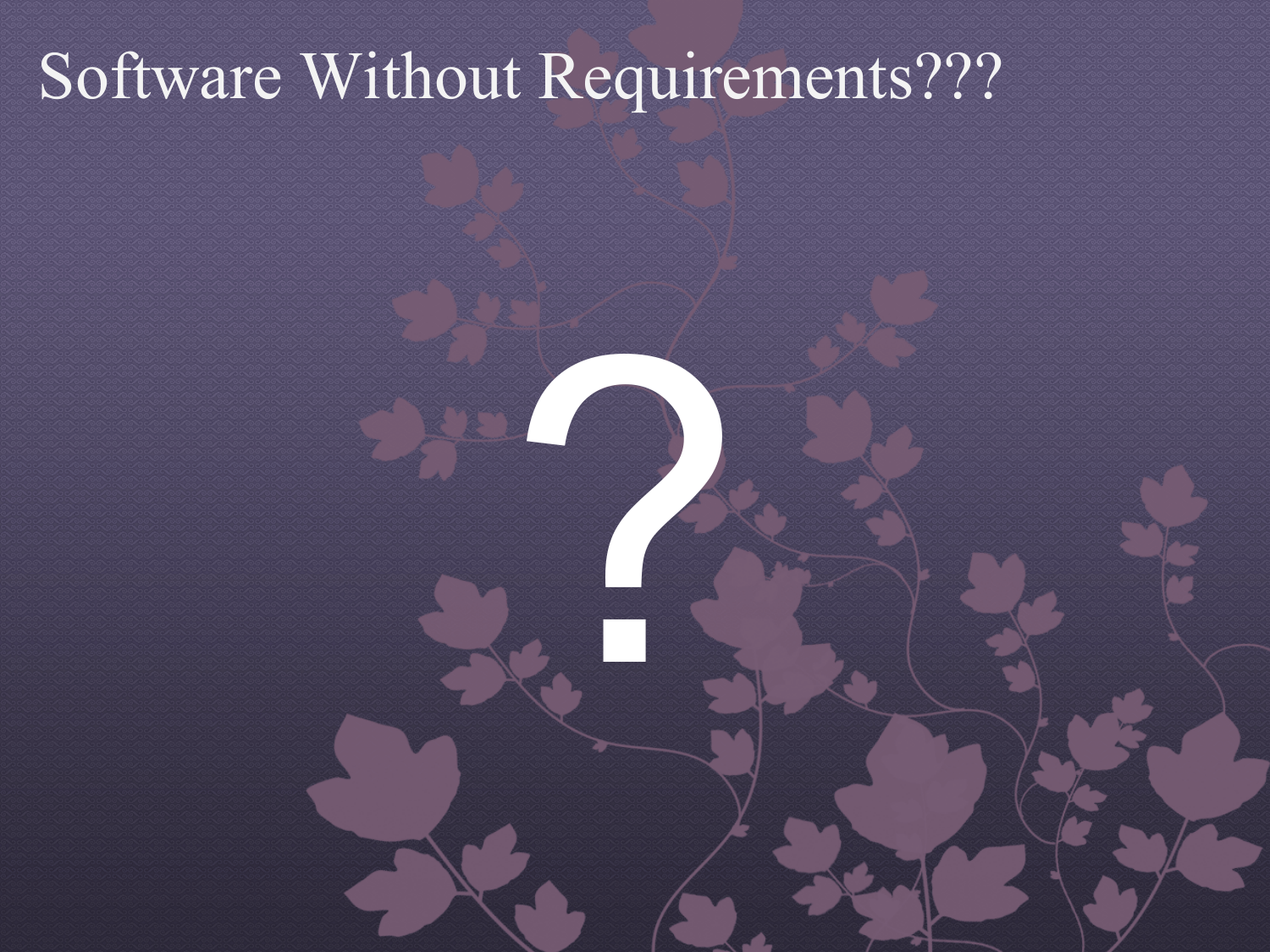## Question...

*Agile Manifesto: [Favor] working software over comprehensive documentation.*

*We need requirements. They describe the features/behavior of the program being developed.*

If we need requirements, then why not write *requirements in a way that they can be verified similar to source code?*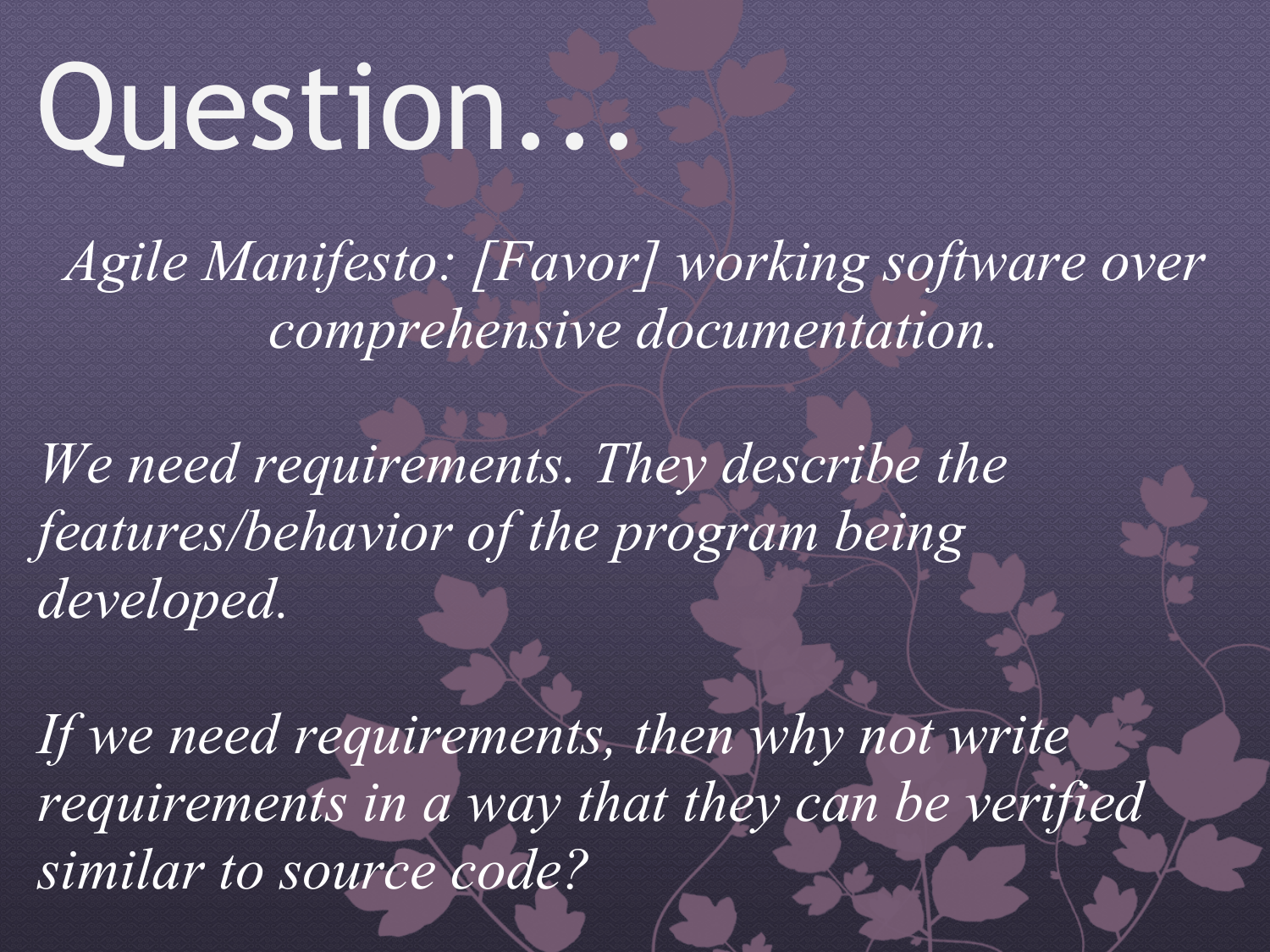### Behavior Driven Development

#### *What is it? The name gives it all away... ● Behavior/Feature*

*○ What your software will do described through requirements (mocking,stories,begging).*

*● Driven*

*○ To cause or guide the movement of something.*

*● Development*

*○ The creation of software through engineering and coding. ●* Behavior Driven Development *○* The development of software guided directly by described behavior and features (and mocking).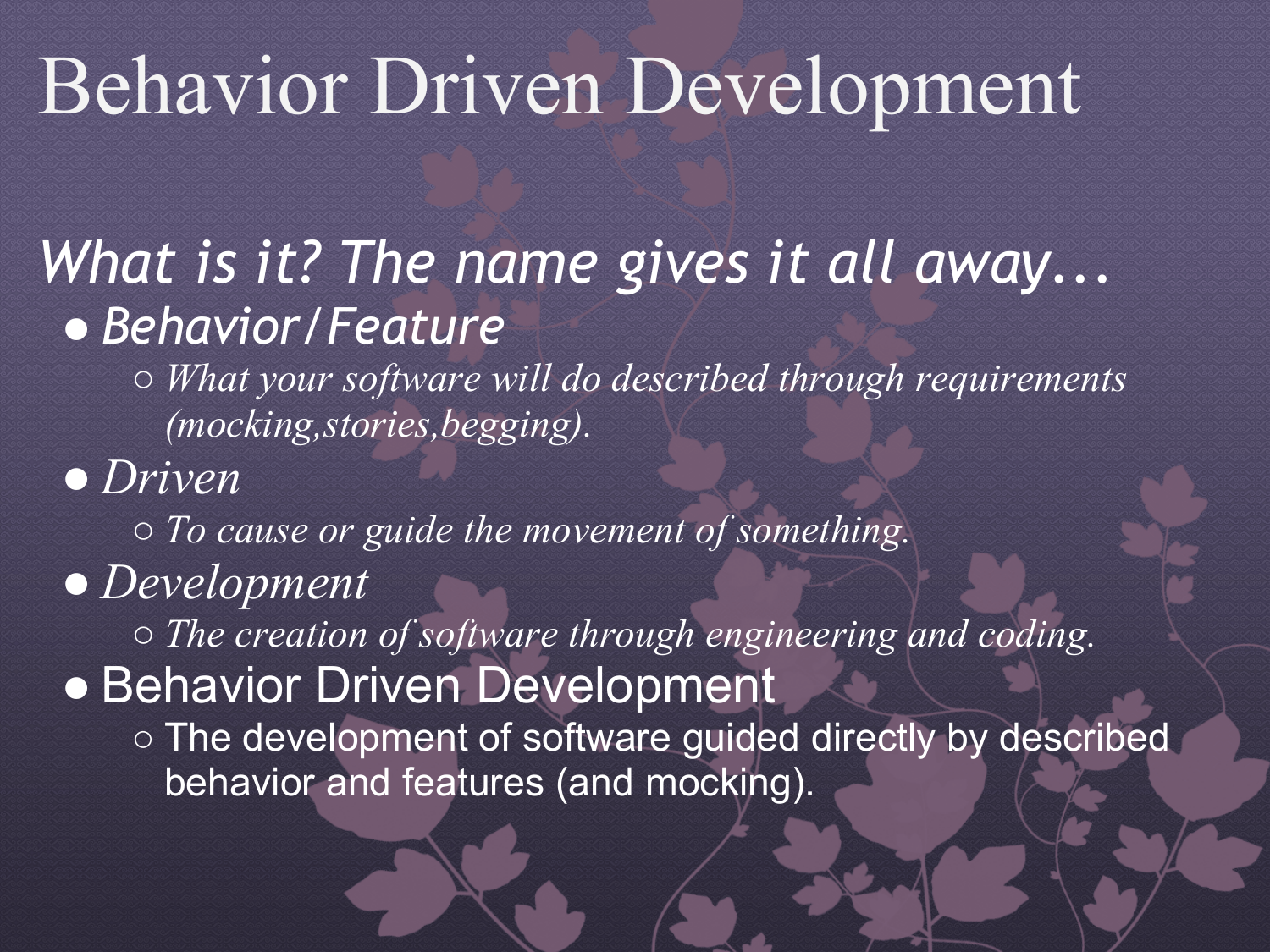## Given, When, Then

Given





### Then

What software will look like to user

Things that the user will do.

**What the user** should expect.

*● Given Eric is authorized ● When he visits the "About Me" Page ● Then he should still be authorized ● And the name "Eric" is shown*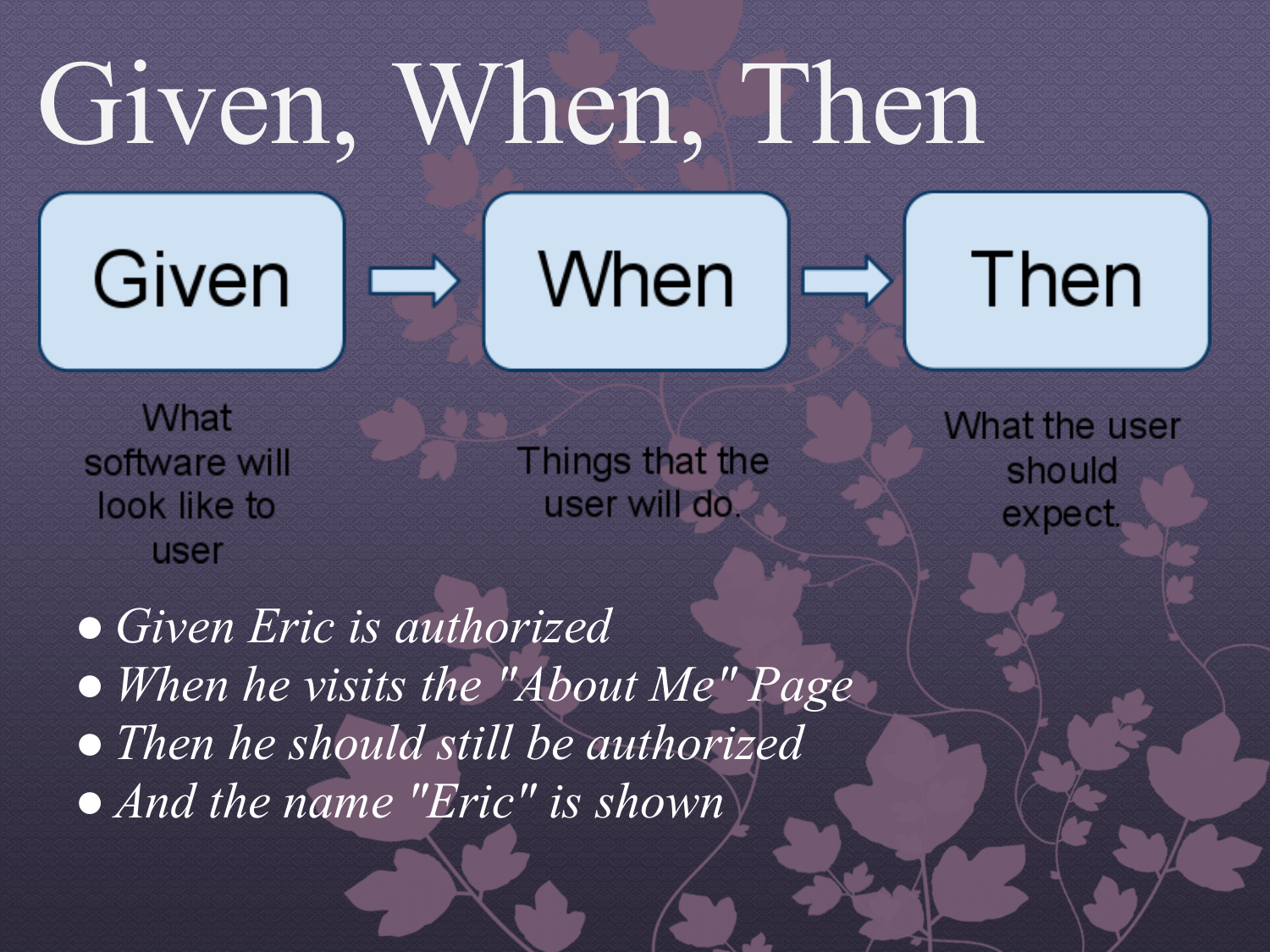# Discovering Behavior

*● Mockup the system using mocking software (Balsamiq for example). ○ Create user stories from mockup and or ○ Create mockup from user stories ○ Hack away on Research and Development but keep that code out of production. ● Discover ALL behavior and features of the mockup and write Scenarios with Gherkin ● Only then should you write code being pushed to production.*

JI centric software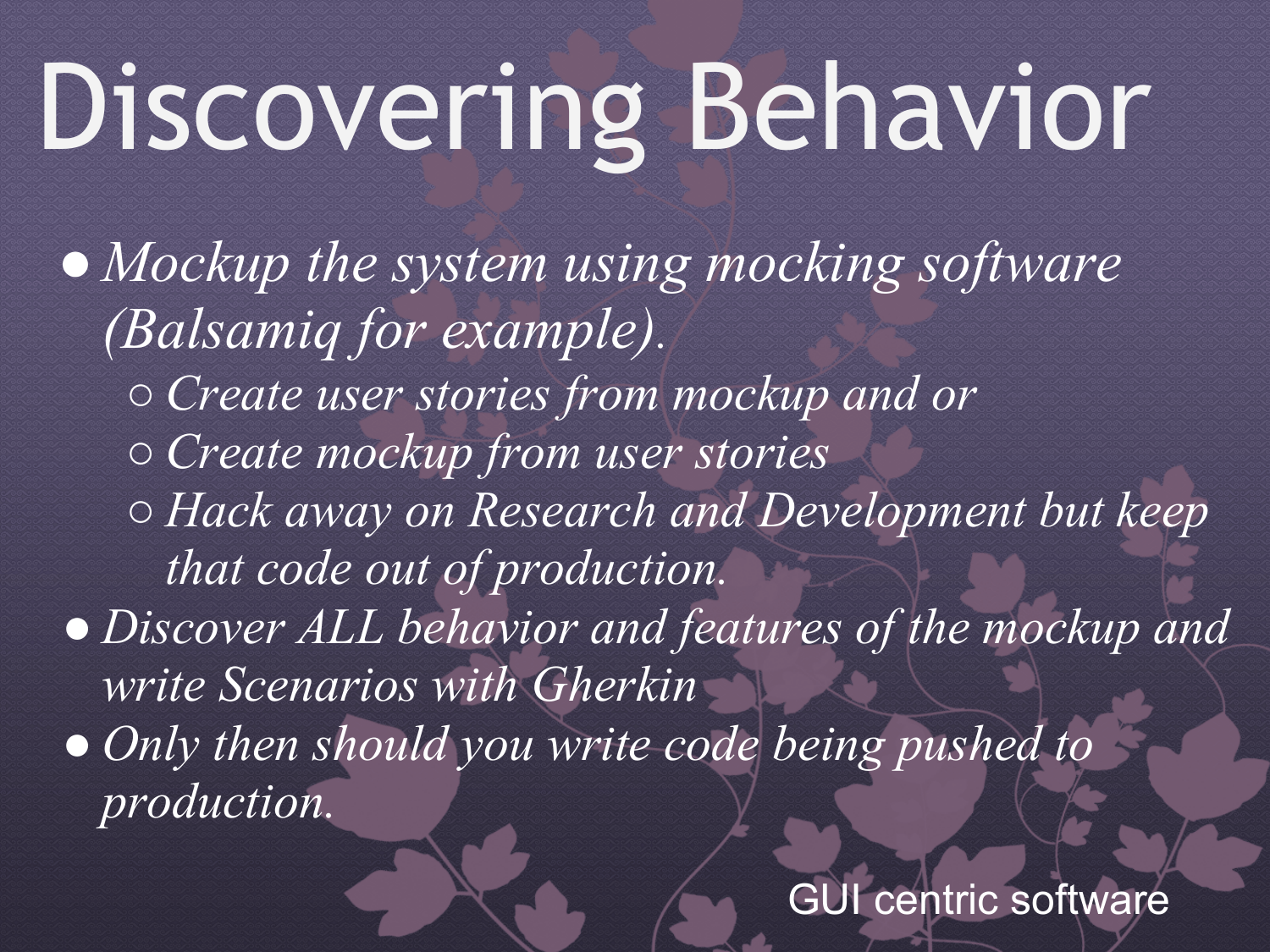### Example Mockup



http://balsamiq.wpengine.netdna-cdn.com/images/samples/mytunez.png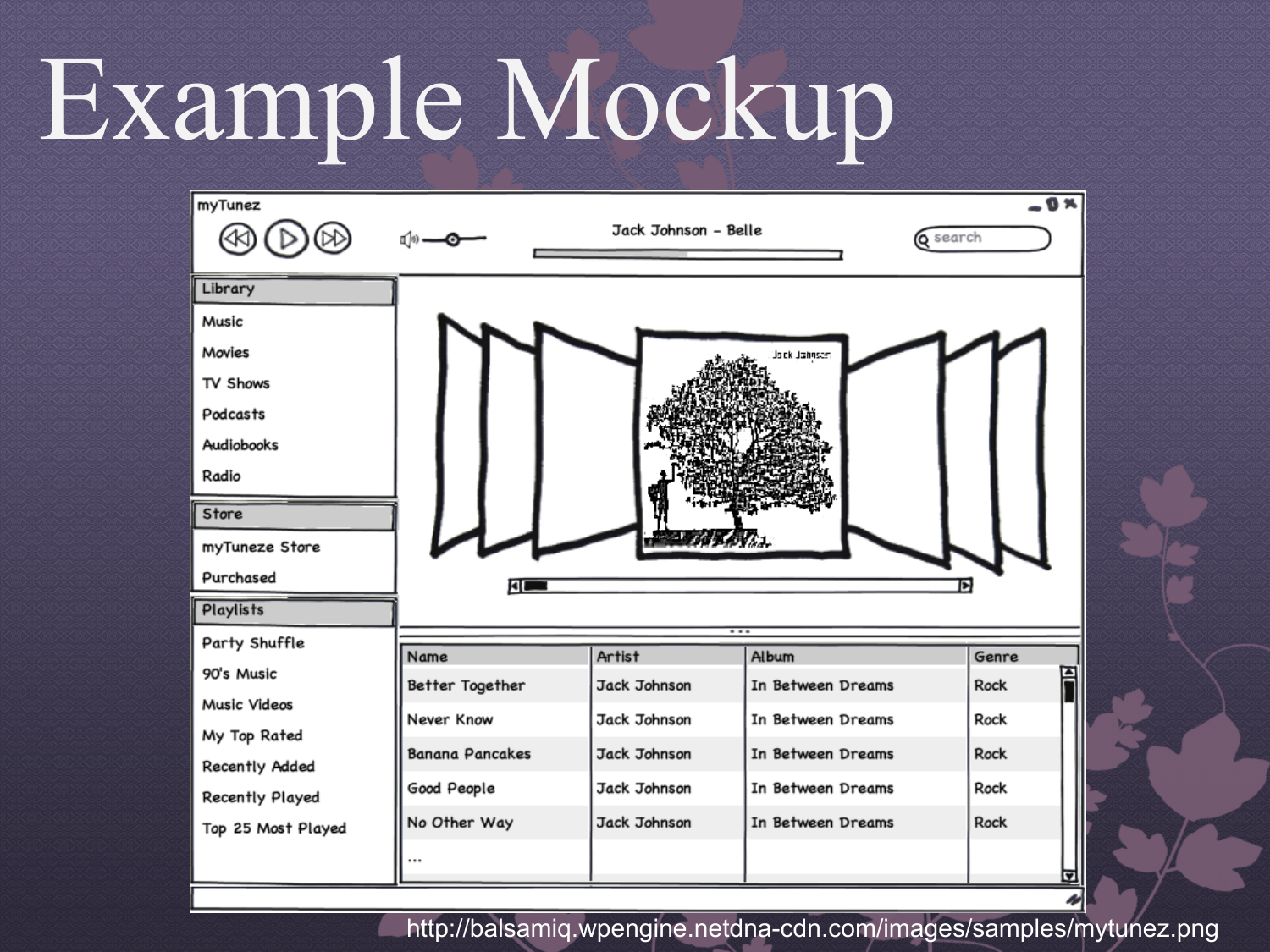### Why It is So Cool

*● Aligns With Agile Manifesto: ○ Favor code over documentation ● Forces Product Owner To Focus ○ Mock-out and verify what stakeholders want (Lean Development) before writing a line of code. ● Forces Developer To Focus ○* Developer codes exactly what is needed. *● Requirements and code Are "Verified" ○ Continuous integration of requirements ○ Continuous integration of code*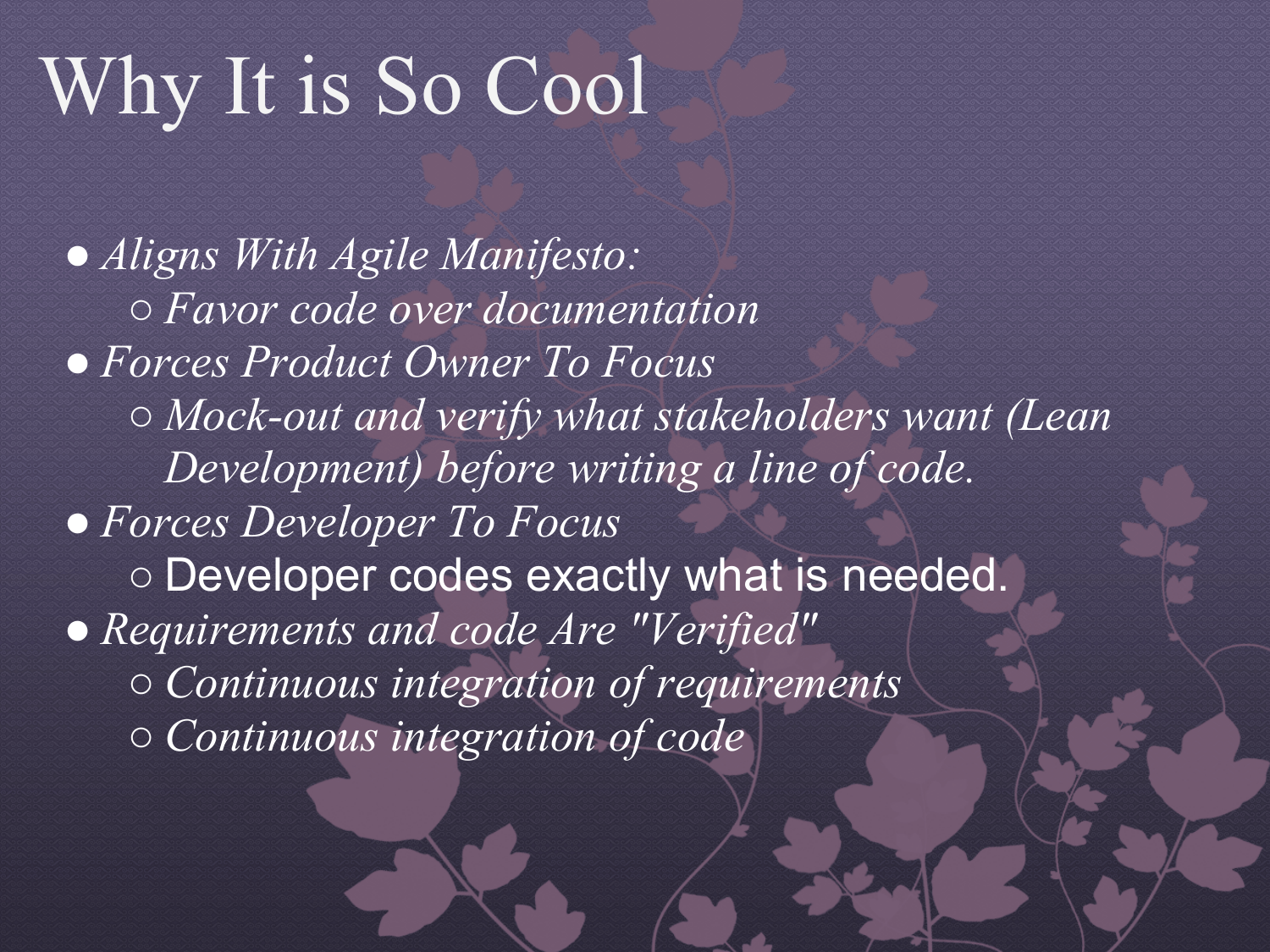### Why It is So Cool - Part 2

*● Describes Your System Twice ○ The behavior of your system is written in a programming language. ○* The behavior of your system is written in a DSL. *○ Makes your software more robust. ● Same Scenarios In Different Languages ○ Ruby (Cucumber), C# (SpecFlow), PHP (Behat), Java (???) ● Iterative Development ○ Implement scenarios and push to production as fast as possible.*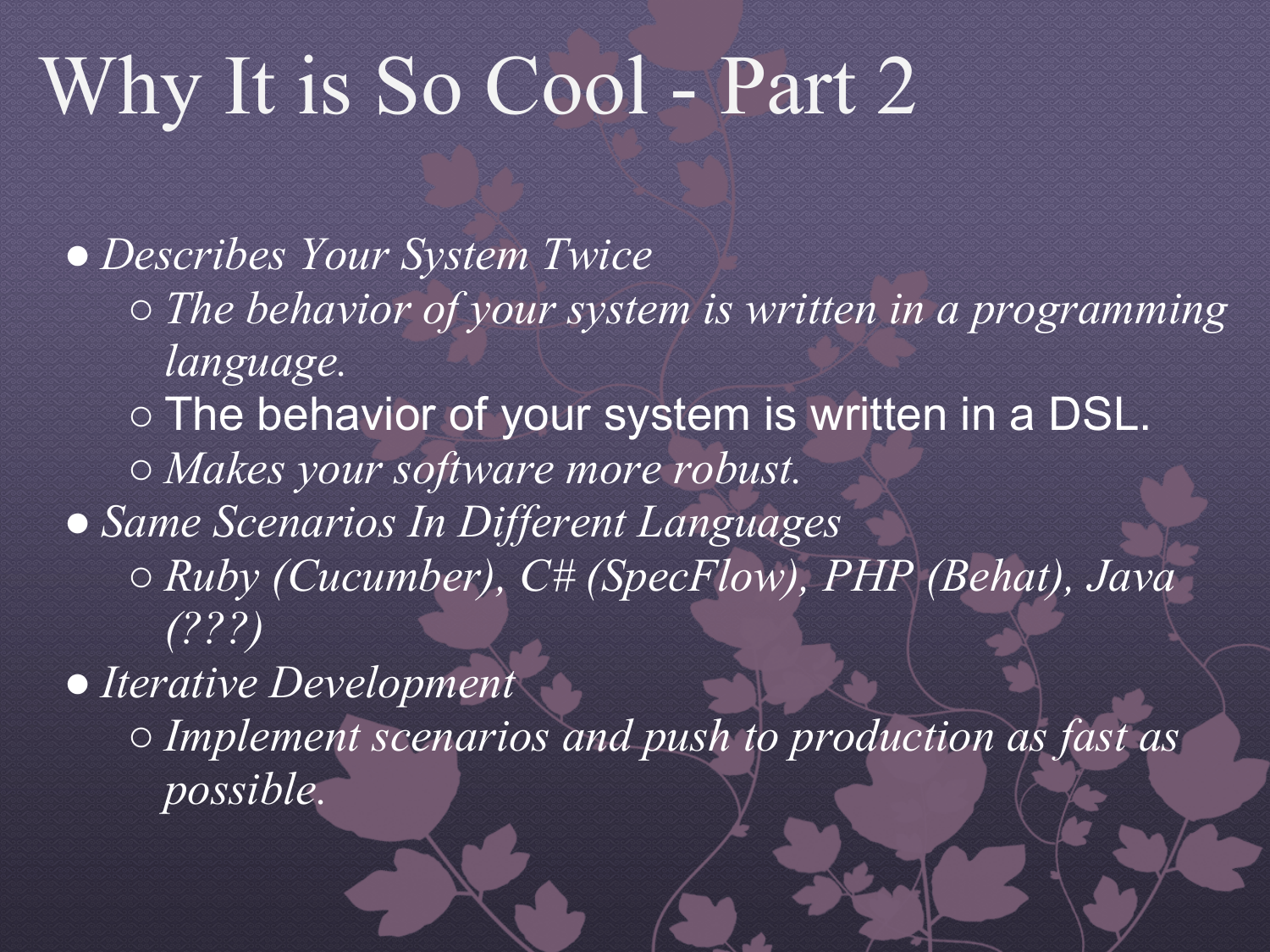#### Why It is So Cool - Part 3

*● 100% Coverage of the Behavior of Your Software ○ Easy to refactor ○ Any bugs caused by changes are found out: if you changed the behavior of your program you will find out!*

*○ See Describes your system twice.*

### *YOU CAN'T BREAK YOUR PROGRAM!*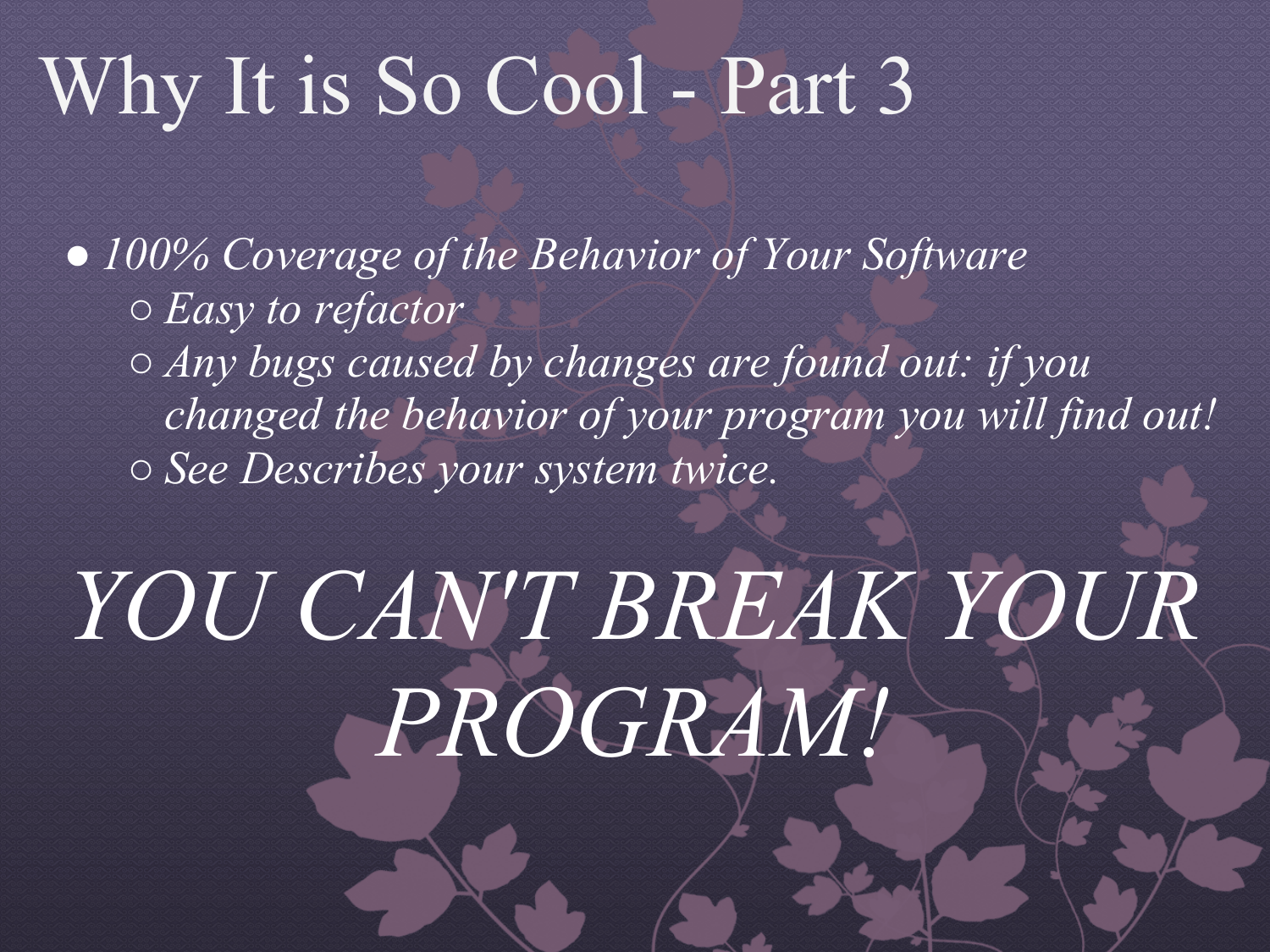#### Arguments Against BDD

#### *● Code Isn't Dry*

*○ BDD is too wordy. But! Depends on the language and depends on the robustness of your code.*

#### *● Product Owner Can's Use BDD*

- *○ But The Domain Specific Language can be written to a level appreciated by the Product Owner.*
- *○ If they can't explain what they want to you in their own language, you need a new product owner.*

*● Assumes you Know the Problem*

- *○ But If you don't know the problem then how can you code a solution?*
- *○ Doing R&D Don't use BDD. Have fun and Hack.*
- *○ Sticking that code in production? Not without BDD.*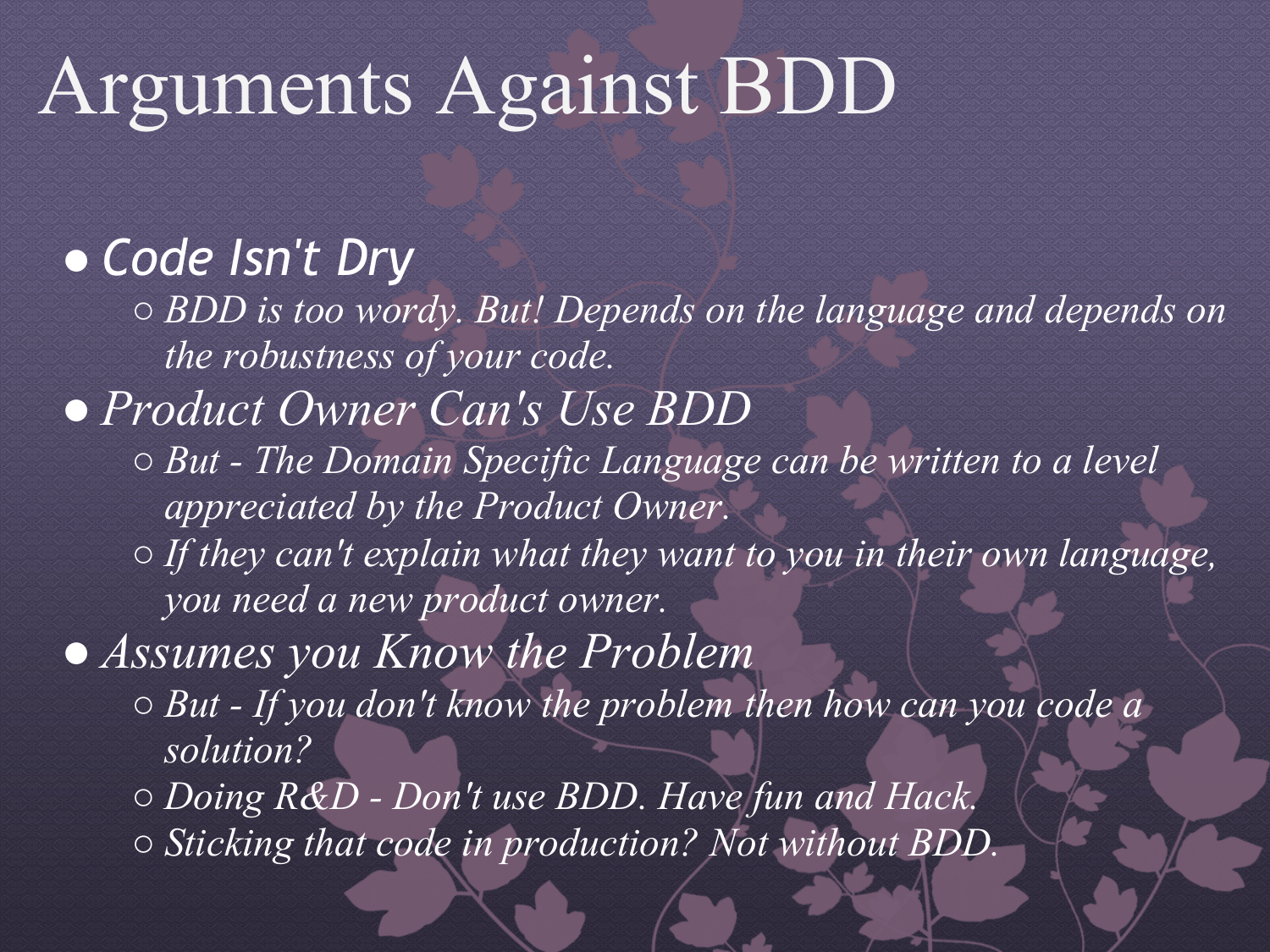#### Arguments Against BDD Part 2

*● Don't Use In Startup - No Upfront Value ○ But! BDD forces the startup to focus on their core products and work closely with customers. ○ Remove code before it is even written! ● Product Owner Can's Use BDD ○ But - The Domain Specific Language can be written to a level appreciated by the Product Owner. ○ If they can't explain what they want to you in their own language, you need a new product owner. ● Assumes You Know the Problem ○ But - If you don't know the problem then how can you code a solution? ○ Doing R&D? - Don't use BDD. Have fun and Hack.*

*○ Sticking code in production? Not without BDD.*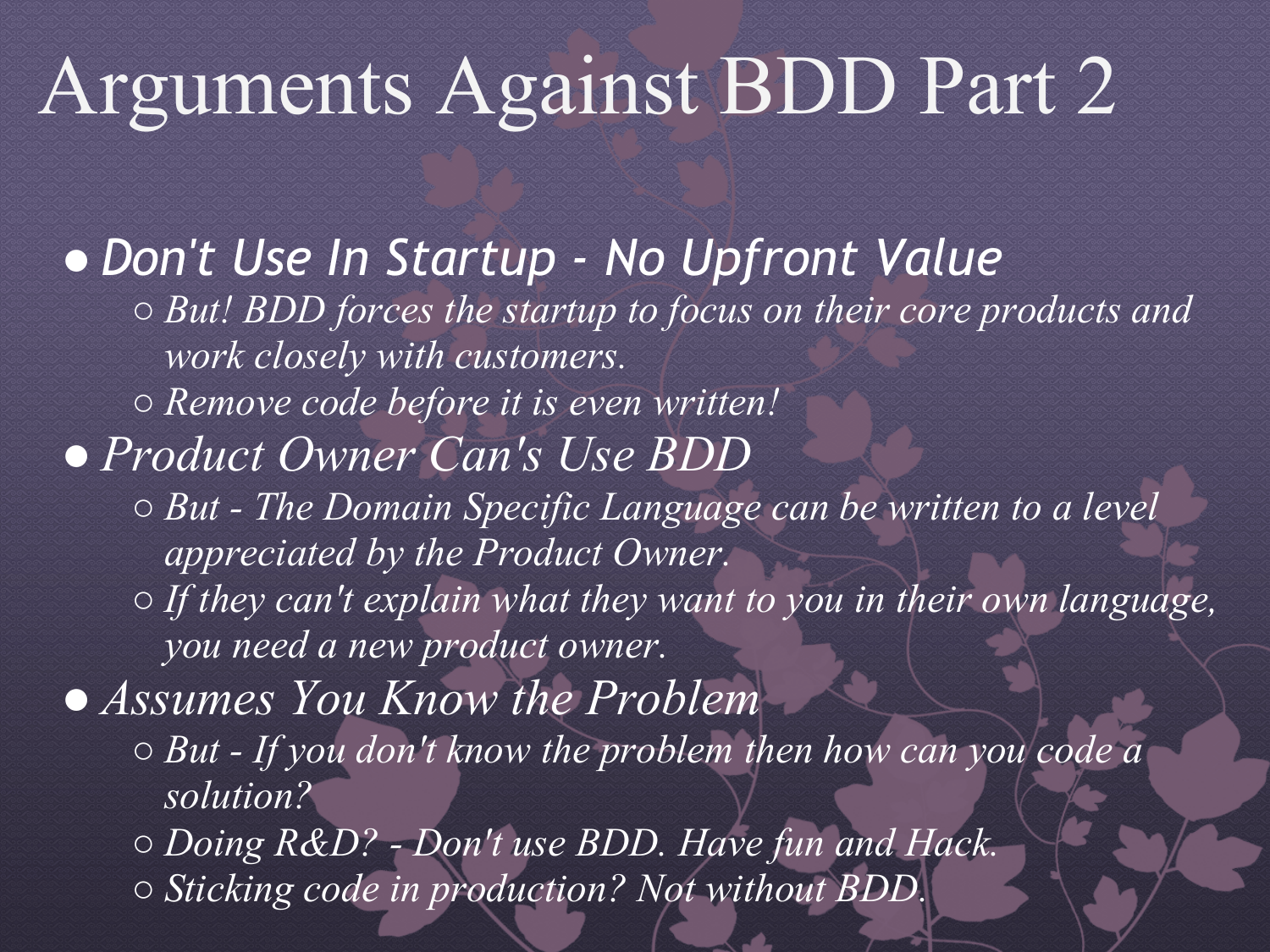#### Arguments Against BDD Part 3

*● Have to Change the BDD A Lot ○ If you are changing the BDD a lot does that mean BDD is broken? OR ○ Does that mean the Product Owner had you write something they really didn't want?*